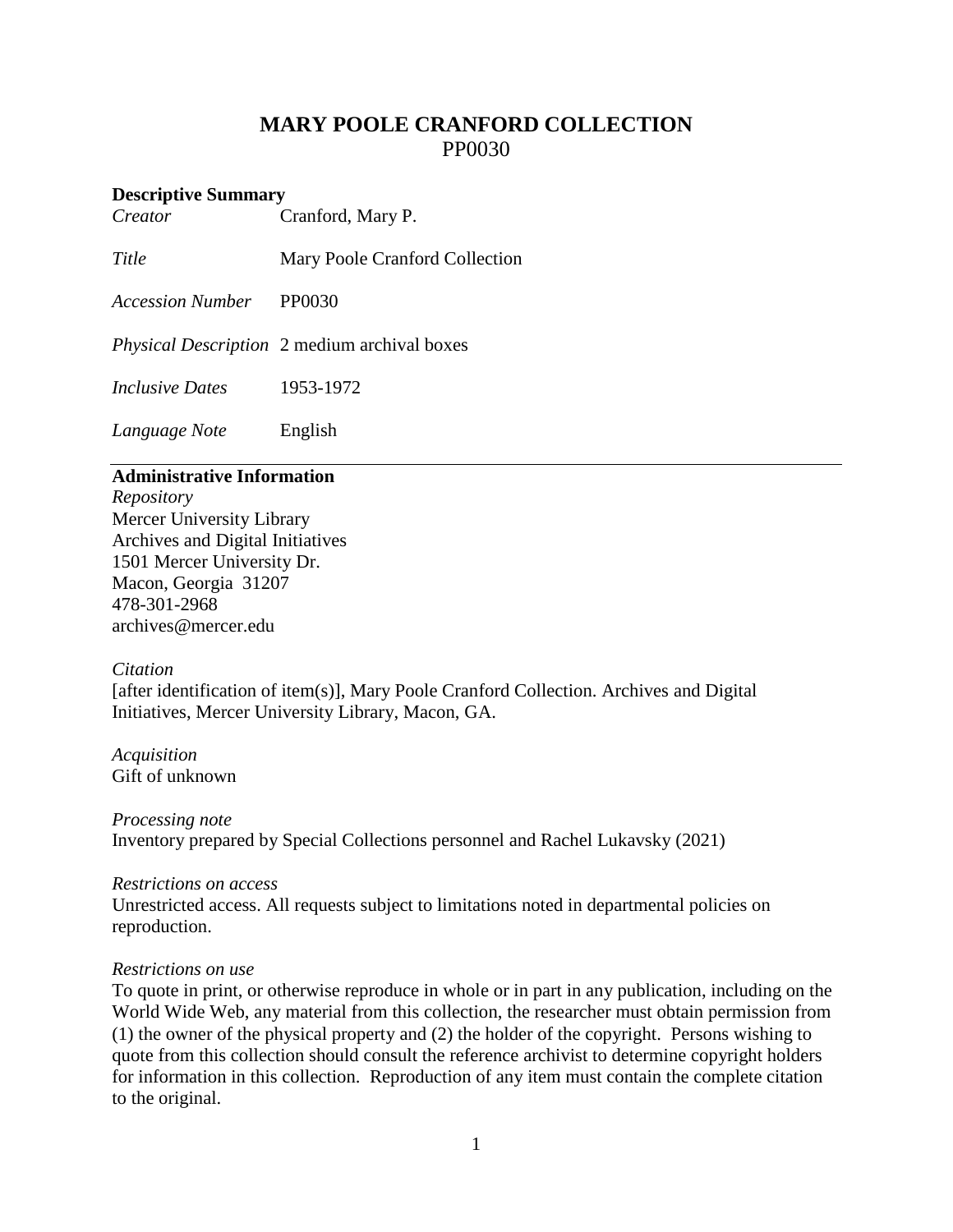# **Collection Description**

#### *Biographical Note*

Mary Poole Cranford was a Georgia author, editor, journalist, and social commentator in the early- to mid-20<sup>th</sup> century. She was the daughter of Mr. and Mrs. W. R. Poole and grew up in Warwick, Georgia, where she attended Warwick Baptist Church and Ashburn High School. She also attended McPhaul Institute, a teacher training school and then served as a teacher in the Crisp County school system (Bay Springs School) for several years. She moved to Macon, Georgia, in 1937. Cranford became a public relations writer for the Army during World War II and worked as a Secretary to the Board of U.S. Civil Service Examiners. She began to publish newspaper articles in local newspapers during that time. She earned her Master of Education, presumably from Mercer University, and went on to write several books: *When Cometh Peace?* about World War and family struggle concerns; *From My Window*, a collection of inspirational essays individually titled *Letters to Cranford*; *Behold the Children*, concerns about situations in the public-school system. She was married to Carl Cranford and was a member of Midwestern Writer's Conference, the National Geographic Society, First Baptist Church of Macon, the Business Women's League, and the Ladies' Auxiliary to the Georgia Rural Letter Carriers' Association.

#### *Scope and Content Note*

The Mary Poole Cranford Collection contains letters, transcripts, newspaper clippings, writings, and photographs belonging to Mrs. Mary Poole Cranford.

#### *Subjects*

Mercer University First Baptist Church of Macon Midwestern Writer's Conference National Geographic Society Board of U.S. Civil Service Examiners American literature –  $20<sup>th</sup>$  century Education – Georgia – Societies, etc. Women authors, American - Georgia

*Related Material* None

# **Series Description**

Series 1: "When Cometh Peace"

Series 2: "From My Window"

Series 3: "Behold the Children"

# **Container List**

#### SERIES 1: "WHEN COMETH PEACE'